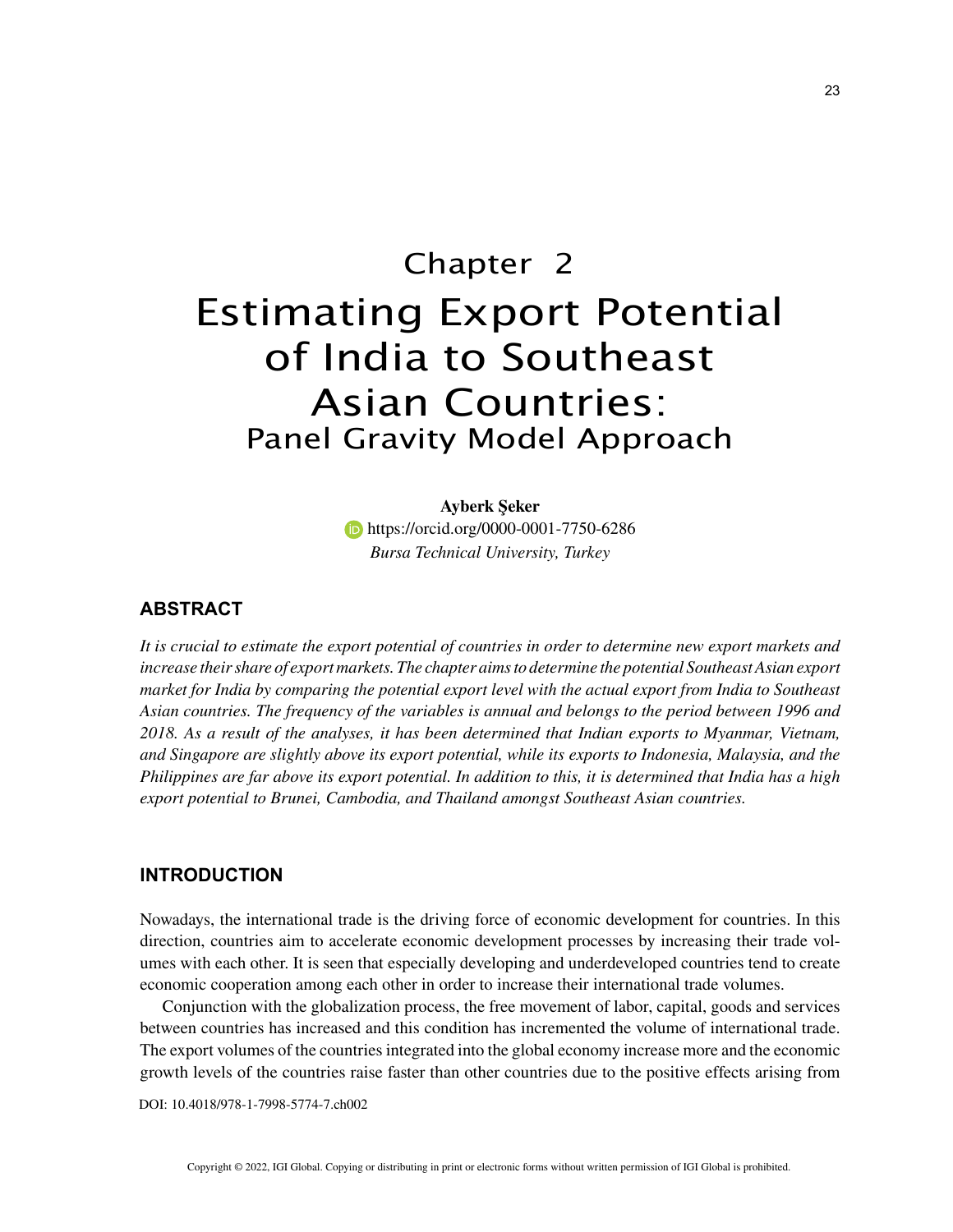the national economy via exports (Dollar, 1992). Together with the integration of underdeveloped and developing countries into the global economy, it is seen that it makes important contributions to the economic development of countries by means of their positive effects of increasing technology investments (Borensztein et al., 1998).

In company with the inception of globalization of the world economy and markets, tendency of countries towards regional economic integration has increased and important economic integrations have been realized in the related process. Although the liberalization of international trade is seen to act in accordance with the principles of the World Trade Organization (WTO), the idea of establishing economic integrations as the main strategy for the expansion of international trade between both developed and underdeveloped countries has come forward (Tumbarello, 2005, p. 3). Almost all of the economic integrations established include socio-economic and political structures as well as countries with many similarities such as cultural formations, geographical proximity and mutual interests.

Trade reforms constituted a part of the extensive programme of structural reforms started in India in the early of 1990s. These reforms have ensured to noticeable changes in the performance of the international trade sector in India (Batra, 2006, p. 327). This change is seen clearly from the increment in trade openness ratio of India according to WTO database. Trade openness ratio raised from 16% a pre-reform ratio (1990) to 40% after the period of reforms (in the 2019). Moreover, India's export share of world exports increased from 0.57% in the 1990 to 2.3% in the 2019. On the other hand, India's trade share in world is still very low and seems underwhelming compared to other Asian countries such as China and Korea. It is clear shown that there is a need to increase India's trade volumes, especially Southeast Asian countries.

In this study, it is aimed to determine the Southeast Asian countries that have the potential export market for India by comparing the potential export levels and real exports. In order to establish the export model between India and Southeast Asian countries, India's exports to Southeast Asian countries, gross domestic product per capita of the countries, distance between India and Southeast Asian countries, average tariff rates of countries, exchange rates of India and Southeast Asian countries, the historical relation between India and Southeast Asian countries, trade openness of Southeast Asian countries and the 2008 global crisis will be used as variables.

The chapter is structured as follows. Background section reviews the literature on trade structure of India and Southeast Asian countries. Next section describes the main focus of the chapter with the statistics. Empirical analysis section presents the econometric model, definitions of variables, data sources and estimation results. Later, export potential of India to Southeast Asian countries are propounded in the solutions and recommendations section. It is aimed to be guided future researchers in future research directions section. Lastly, conclusion section puts forward possible policy implications.

### **BACKGROUND LITERATURE**

Globalization has gained an important impetus in the face of regionalization especially after the Second World War (Sahasrabuddhe, 2012). While South Asia was in a single state structure before the Second World War, many new states emerged after the war and these states were separated culturally, politically and economically. The fusion of various races in the region has brought important diversity to South Asia such as religion, language and culture. Due to the failure of the attempts to establish cooperation between the states, the adverse situation has affected the poor in the region more than other segment